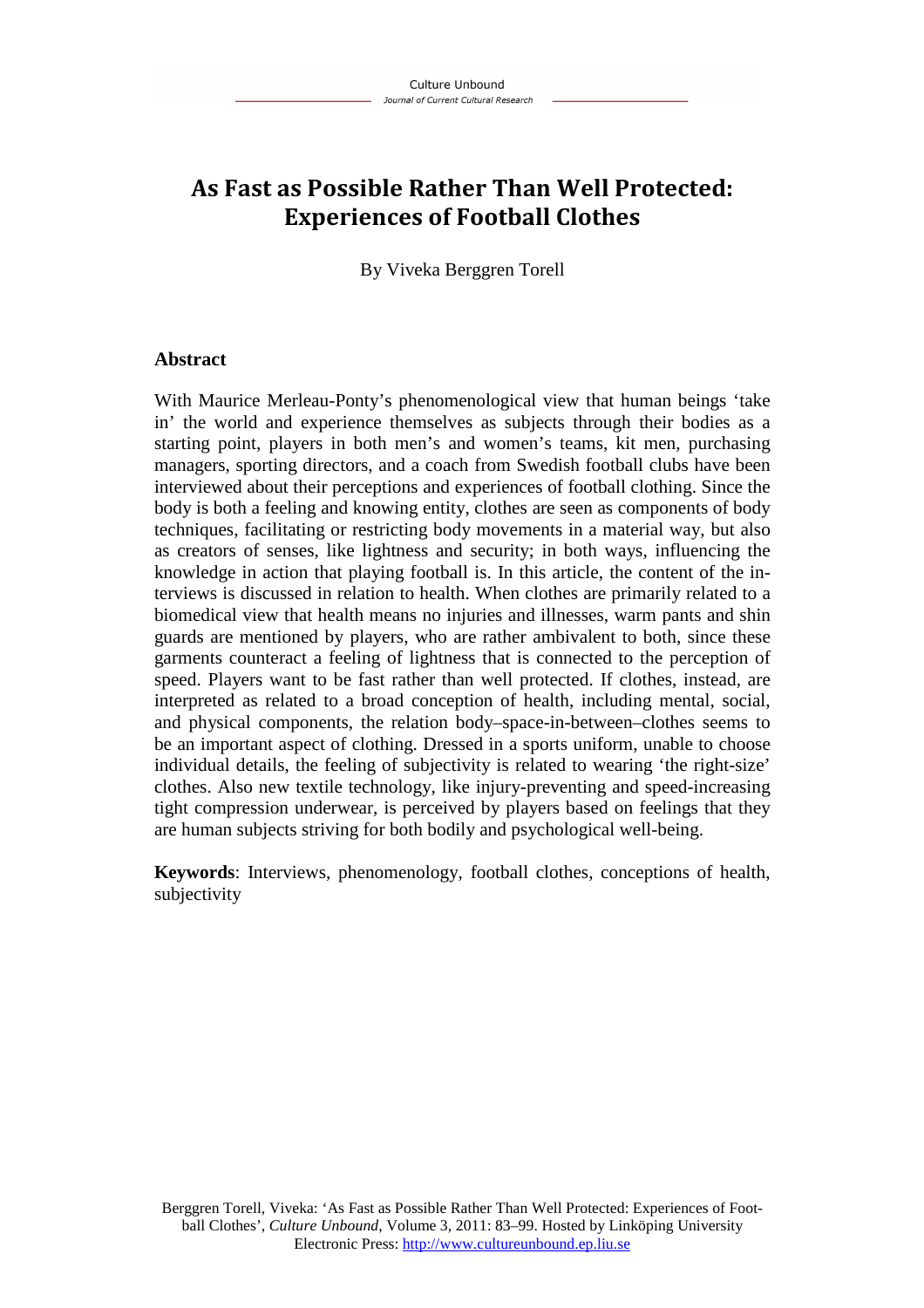# **Introduction**

## **Signs Creating Unity and Belonging – But Also Materiality Sensed by the Body**

Match kits and training tracksuits are sports uniforms (Craik 2005*a*: 140). Analysed with semiotic theories by which garments or articles of clothing are seen as signs of communication and expressions of symbolic meanings, they can be interpreted as tools for symbolizing group identity, unity, and belonging.<sup>1</sup> Traditionally, a rather loose jersey, shorts, and knee-high socks are the garments for football.<sup>2</sup> That combination has probably been maintained since it is important for each sport to uphold a specific dress code with clothes of a certain style and iconography in order to be recognized (Burgoyne 1998). This underlines that semiotic aspects are relevant. But to grasp the full impact of clothes, it is necessary to go further and research material and embodied aspects of dress as well (Breward 1998; Entwistle 2000: 4–5; Miller & Küchler 2005; Woodward 2007: 23). How clothes are cut and made or how different textile materials touch the skin must be considered to understand how dress shapes the body and what meanings clothes convey to the body in a material way. Then, specific garments can be interpreted as components of body techniques (Craik 2005*b*: 12) and the way players dress for football can be seen as situated bodily practice (Entwistle 2000).<sup>3</sup>

#### **Research Based on Qualitative Interviews**

This article aims at contributing to such clothing research 'beyond semiotics' by discussing aspects of how football clothes are experienced by players and others active within top-level football clubs in Sweden today. Players from seven men's teams and five women's teams in the Premier Division (Allsvenskan) **–** in total, twenty-four players (twelve men and twelve women) **–** have been interviewed. I have also spoken to four sporting directors, five kit men, four purchasing managers, and one coach.

An equal number of male and female players were interviewed, but the starting point of the research was that if they, irrespective of their sex, were allowed to speak, first and foremost, as football players, then the theme 'football and clothing' could lead away from discussions about gender differences. Thus gender issues regarding football clothes will hardly be elaborated here.<sup>4</sup> Mostly the sporting directors or purchasing managers suggested which players should be interviewed. There were, however, various reasons for proposing certain players. One sporting director mentioned that one player was known to be frank and talkative. Some players said themselves that they probably were chosen since they were interested in fashion and clothing, while others were suggested since they were able to stay after training for the interview. This means that a broad range of players were interviewed, some rather new members in the first teams of the clubs, and others who had been elite players for many years. One exception in the variation though is that only Swedish-born players have been interviewed.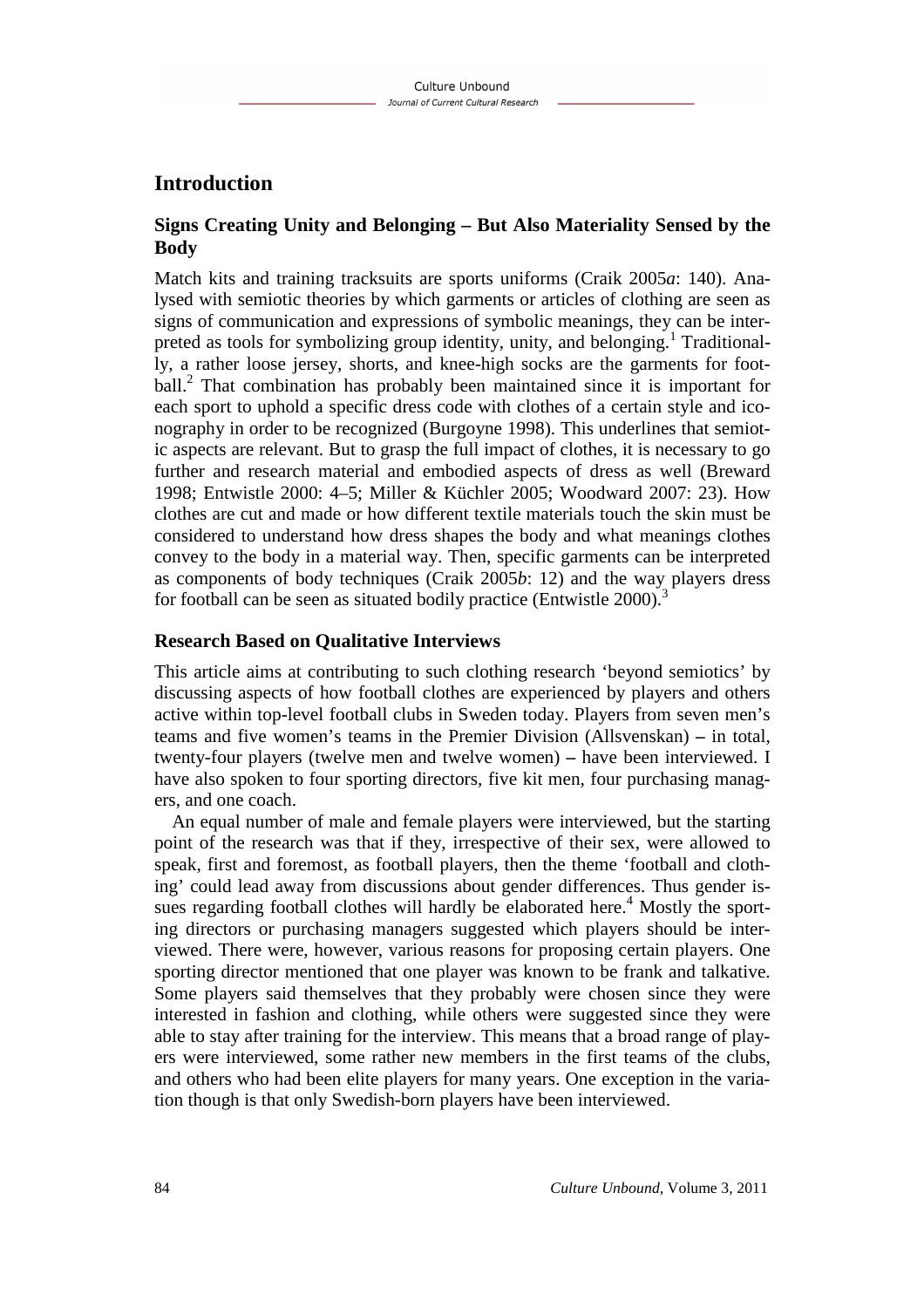But, in other respects, the players do not represent any different groups. Their stories about football clothing can be seen as personal, yet not individual, since as the sociologist Joanne Entwistle (2000) tells us, dress as an embodied practice is always embedded within social relations, and clothing practices are formed in the intersection between discourses ascribing specific meanings to bodies in different contexts and embodied experiences of dress. In other words, personal talk about clothing practices and clothing experiences conveys cultural themes and is influenced by the person's social relations. Thus, in this article, quotations have been selected to discuss some perspectives which have appeared in several interviews. The quotations express rather clearly, or, in some cases, in an especially interesting way, things that also others spoke about in similar ways. But even if the article is based on common traits in the interviews, it still conveys qualitative research which aims at presenting many different aspects of experiences of football clothes and understanding how such experiences are made through bodily perceptions. The intention is not to make statements about how general these experiences may be among players today.

#### **Phenomenology of the Body as the Starting Point**

The research is phenomenological in the sense that the interviews aimed at getting thorough descriptions of perceptions on football clothes and understanding experiences of the clothed body from the interviewees' perspectives (Kvale & Brinkmann 2009: 26–27). The same themes were discussed in all of the interviews, but not in the same order and only some questions were identical from one interview to another. I tried to be open-minded and listen to what the respondents wanted to talk about and posed lots of follow-up questions to learn more about their perspectives. But rather than keeping my prior knowledge to myself in every instance, I sometimes shared it with the respondents instead. The rather sophisticated method Hammersley and Atkinson (1989: 115) propose, which is to pose questions that lead in an opposite direction from where you expect the answer to be, was not used. But reading their text made me less hesitant to pose leading questions. Thus, this was sometimes done when trying to confirm that I had grasped what the respondents meant in ways they could recognize. At this point, we were already having a good exchange of views, and the interviewees were straightforward enough to tell me if they thought I had misunderstood them.

The research is also theoretically informed by phenomenology. Maurice Merleau-Ponty's view that human beings 'take in' the world and experience themselves as subjects through their bodies is the starting point. The body is the acting complex from which perception, and thus existence in the world, emanates. Humans perceive themselves as subjects related to the surroundings by what they do with their bodies. The body itself is both a feeling and knowing entity. Human subjectivity is not best understood based on the Cartesian claim that what makes us human beings is that we think, because even if the body is where thinking resides, it also has sensomotoric abilities which make it possible to treat 'being in the world' without cognitively conceptualizing and categorizing it (Merleau-Ponty 1997, 2004; Entwistle 2000: 28–29; Engelsrud 2006: 30–34; Allen-Collinson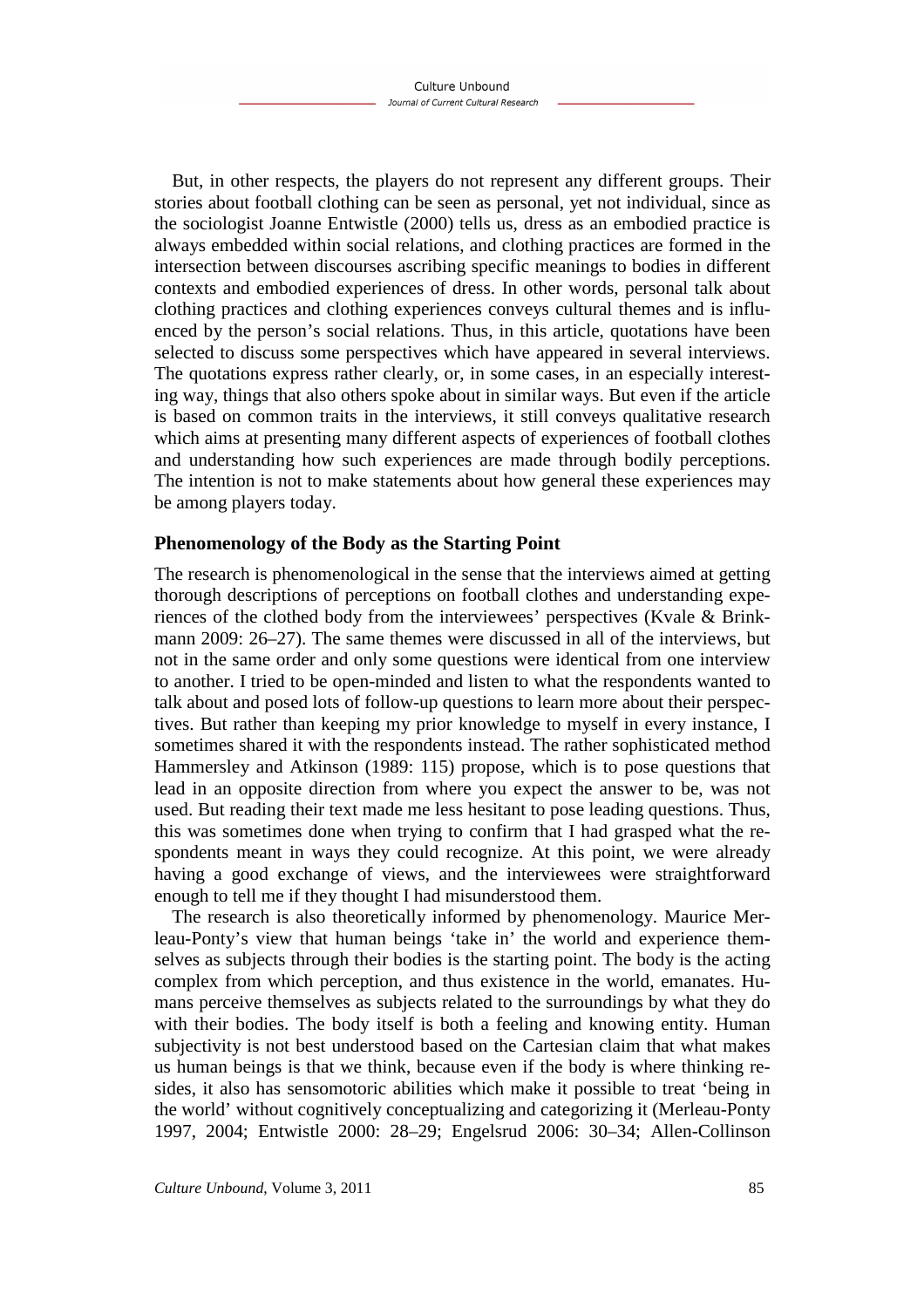2009: 282–283). All of us have stored bodily experiences. Our bodies can perform tacit knowledge (Polanyi 1983).

A sportsperson often has to limit the time between thought and execution to zero so when it comes to a series of movements, he or she '. . . reduces the thought required between individual movements to habits, that is to nonreflective actions', according to the sociologists of knowledge Joseph Bensman and Robert Lilienfeld (1973: 62–63). Thus, body movements execute a person's know-how, for instance knowing how to play football. And as parts of body techniques, clothes can either facilitate or restrict body movements and thereby influence such 'knowledge in action' (Molander 1996).

These phenomenological perspectives were starting points when I began to interview. But theoretical lessons from Entwistle (2000) also influenced the research. She suggests that to understand dress as a situated practice, what is needed is a combination of phenomenological perspectives and insights into representations and discourses of body and clothes (Entwistle 2000: 39). Thus, when analysing the interviews, I connected things that were said with the growing medialization and the aesthetization of everyday life – two sociocultural processes going on in society today. Listening to the interviews, and, at the same time, thinking about the medialization and aesthetization of sporting bodies, I understood that aesthetics, achievement, and health are three important related categories involved in shaping experiences of football clothes today.

#### **Skilful, Beautiful, and Healthy Sporting Bodies in Consumer Culture**

As visual consumption has become more and more predominant (Schroeder 2002: 4–5), the importance of unique actions by individual athletes has grown when it comes to producing sport stars (Smart 2005: 196). Spectators want to see the stars express competitiveness, joyfulness, and strong emotions, but also body power, speed, and technical skill (Smart 2005: 194). Lotta Schelin, a forward for the Swedish national football team, confirmed this when photographed by a Swedish tabloid. Doing stylish volleys in a photo studio, modelling Puma underwear, she said: 'You cannot be just a footballer today, but an acrobat as well' (Mravec 2007).

Highlights from matches can be seen over and over again on TV, and when attending an Allsvenskan game, you can see replays on big screens. Since photographers often try to catch moments of 'the beautiful game', these practises of highlighting skills, at the same time, contribute to the aesthetization of the body in contemporary consumer culture (cf. Featherstone 1994). And it's worth noting that the skilful, beautiful body also very often is portrayed as healthy. Healthy and beautiful bodies construct each other in much of the talk about the body today.<sup>5</sup> For instance, the expression 'radiant with health' implies that a person looks dynamic and therefore beautiful. Clothes can help shape bodies according to prevalent norms of beauty and materially construct sporting bodies as healthy and/or high achieving. The accentuation of the body's skill and look during the game makes football clothes more important than ever before as a functional 'working outfit', allowing players to perform to the best of their ability.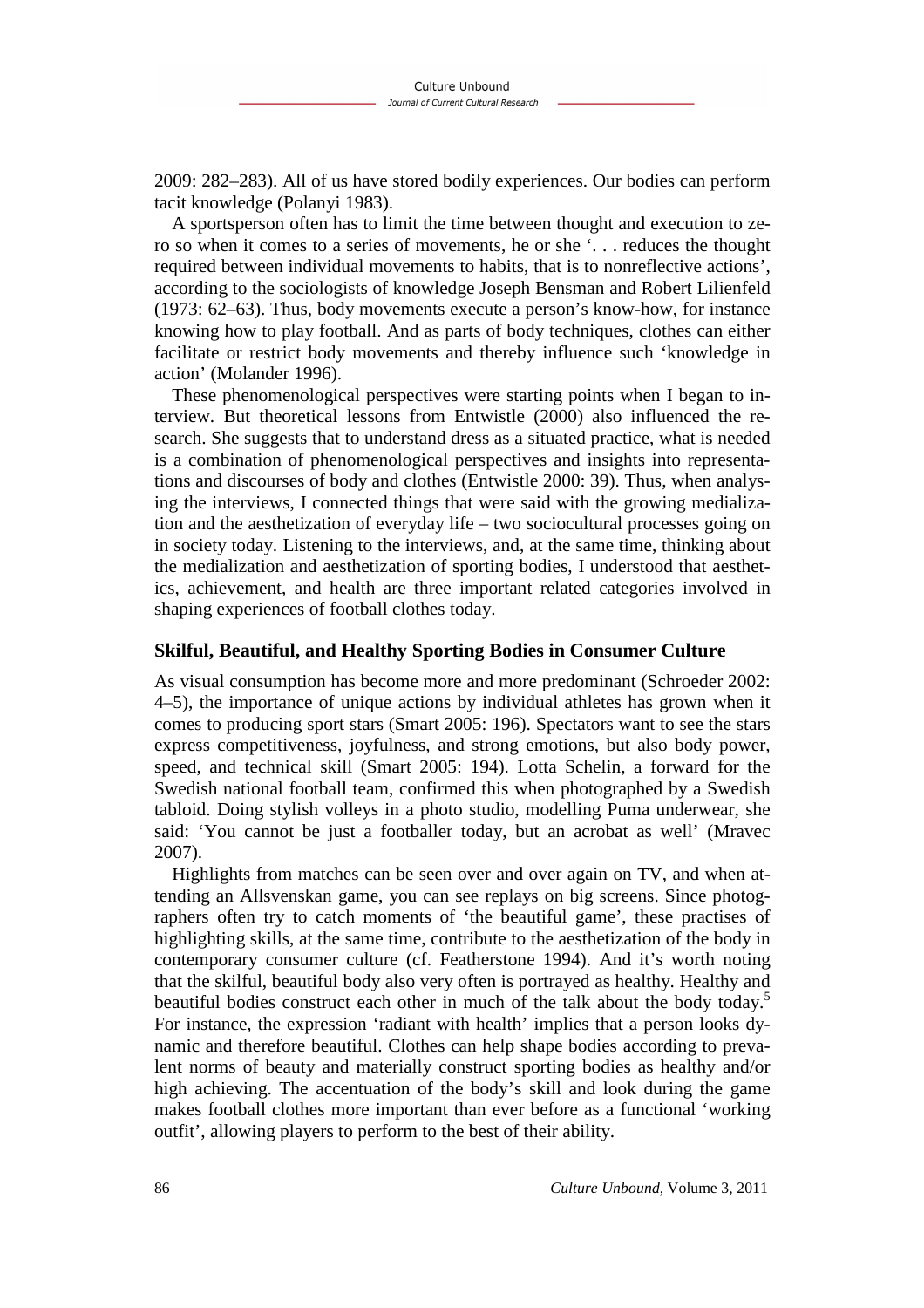Both aesthetic aspects of sports clothes and, to some degree, the impact of clothes on achievement have been discussed in design literature and in ethnology and cultural studies (Andrew 1998; Busch 1998; O'Mahoney 2002; Craik 2005*a*, 2005*b*; Petersson 2005). In particular, 'Fastskin' swimsuits have been discussed as an example of performance-enhancing garments blurring the border between body and clothing (Craik 2005*b*). But when it comes to health, protection is only occasionally referred to within qualitative research as one function of sports clothes. Instead, the impact of protective garments while playing football has been discussed in medical research conducted using quantitative methods (Sandelin et al. 1985). How well shin guards made of various materials protect against a tibia fracture (Fransisco et al. 2000) and the effect of adolescent players' use of protective headgear (Delaney et al. 2008) have, for instance, been studied. However, neither in medical research nor in the humanities have experiences with football clothes ever been interpreted from the point of view of how clothes can contribute to health if a broad understanding of that concept is applied.

In order to cover this gap in the research, the focus of this article will be interpretations of how football clothes relate to health, both medically and broadly (cf. Andersson & Ejlertsson 2009): What views on football clothes, as expressed in the interviews, can be discussed if clothes are primarily interpreted as related to a biomedical view that health means no injuries and illnesses? What aspects of football clothes, as mentioned in the interviews, are accentuated if the clothes are, instead, seen as related to a broad conception of health, which includes mental and social as well as physical components?<sup>6</sup>

# **Protection against Injuries and the Cold – Clothes Seen from a Medical Conception of Health**

#### **Connections between Lightness and Speed**

When one player was asked if he had ever experienced football clothes as obstacles stopping him from achieving, he suggested changing subjects, namely from clothes to boots:

No . . . yes, clothes if you include boots. Then, some boots are made of material that tears more easily, like if they are a little thin. So, of course, in that case, it can be like that – it can be an obstacle. . . . And maybe a stud can fall off too. And then you get a worse grip. So you have to go and change.

From that moment, I decided that, based on the players' own emphasis on boots, my research, which initially was meant to be just about clothes, would also discuss boots.

One prominent feature of both the Adidas and Nike football boot ads in the Swedish magazine *Goal* during 2008 was the idea that boots can help improve precision when shooting. The players interviewed in 2008 and 2009, on the other hand, spoke more of lightness than of precision when discussing boots. One of them said: 'If you compare boots today with those ten years ago, there's really a big difference; first of all, when it comes to weight, thickness of the leather, and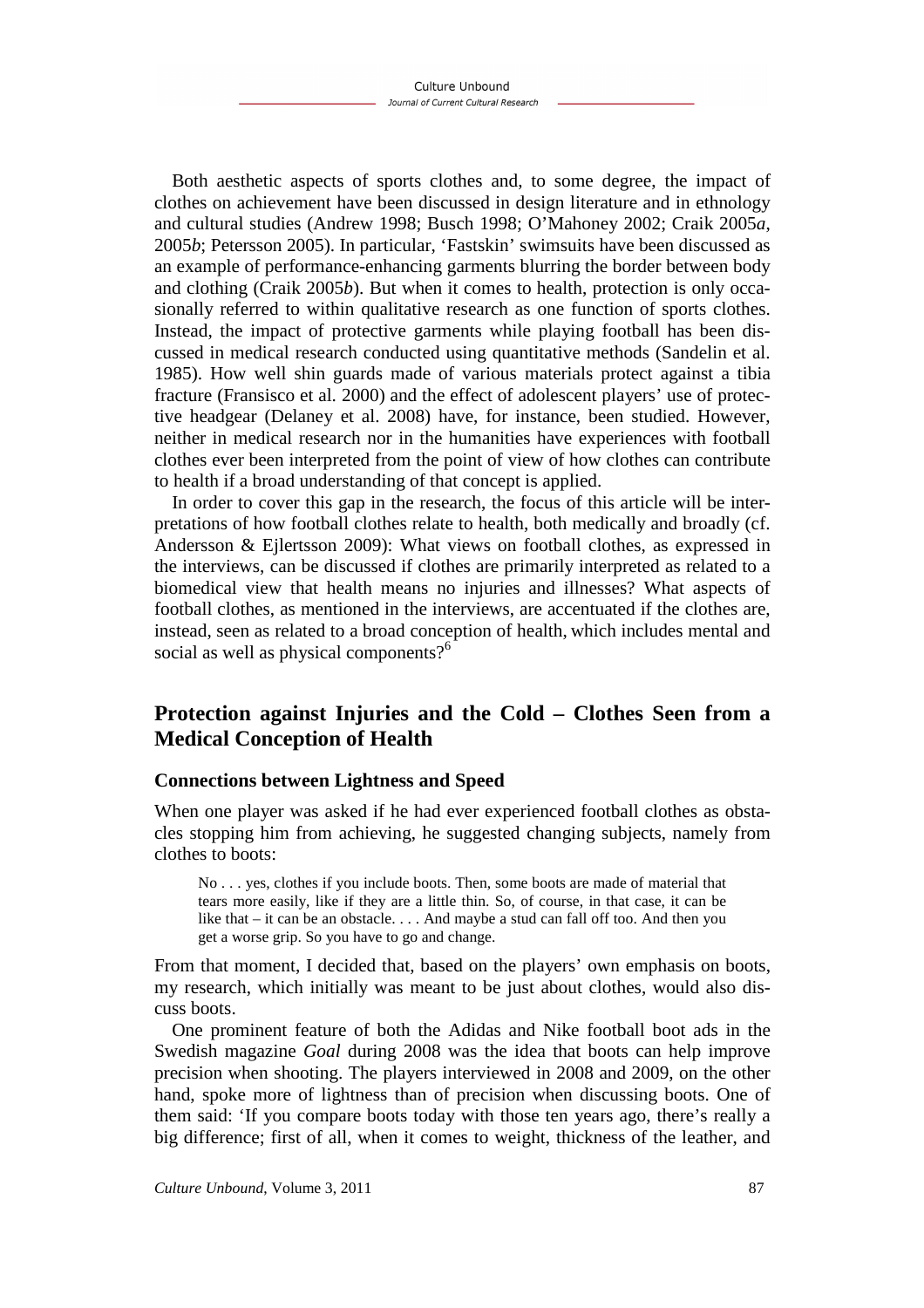all that . . .'. Some made a connection between the use of lighter boots and the feeling of speed.<sup>7</sup> For example, one male footballer said: 'You want a boot as light as possible. You feel a little faster and you feel it's a little easier to run'. That clothes made of thin, light fabric often felt nice when training was also discussed: 'You must not feel that your clothes are chocking you; instead, they must be loose fitting and can sort of breathe . . . fairly light fabric and thin!' One kit man said that already in the 1980s some players wanted thin socks. He particularly mentioned one of the club's stars: '. . . he had to wear very light ones if he was to run faster, he thought'. The trend has been towards thinner socks, so most players are content today, the kit man explained.<sup>8</sup>

The combination of lightness and speed that players sense is an example of the important point in Merleau-Ponty's theories that the senses simultaneously let in different perspectives on the world, and together they constitute a totality of perception. Introducing a series of Merleau-Ponty's lectures, Baldwin (2004: 19) makes this clear when he writes: '. . . our perceived world is structured by a plurality of overlapping perspectives within which different aspects are somehow seen together, as aspects of just one world'. Thus, the footballer's lived bodily experience is made up of mixed sensations. In the same instant as he perceives his body moving faster than ever before from one point on the pitch to another, he also 'brings in' the (compared to earlier models) decreased weight of his very light boots (and his thin socks).<sup>9</sup> Sensations go together and they are blended, but since one statement comes after the other in language, which is linear, the wholeness of a bodily experience is not easy to express in words. When interpreting the interviews though, now and then I sensed that a player was returning to a totality of aspects on clothes, which she or he has experienced through the body. This was manifested as a rapid change of subject, from discussing one sensual impression to instantly talking about another sensual perception; as if the interviewees brought additional perspectives of their embodied experience into our conversations to make me understand the totality of their bodily experience better.<sup>10</sup>

Most players saw the combination of lightness and speed, which the lightweight material of many football boots nowadays seems to contribute to, as a positive experience. But when a midfielder brought up the importance of speed in his performance, some negative health-related aspects regarding boots also came up. He emphasized that lightweight boots lack other properties:

. . . they may not give as good support to the foot and the risk of injuries may increase a little. [They are] not as sturdy if you get a whack. Then it's like you get it full on, the whack . . . instead of the boot perhaps taking a little bit of the load otherwise when it is the bigger, sturdier boots.

#### **Shin Guards: A Questionable Piece of Protective Equipment**

Another piece of equipment valued by players through their experiences of connections between lightness and speed is shin guards. Players claim that shin guards give a feeling of extra weight, and, therefore, the ones used by many elite players today are so small that they can be held in the palm of a man's hand. Today, the protective foot part, made of textile material and extra ankle padding, is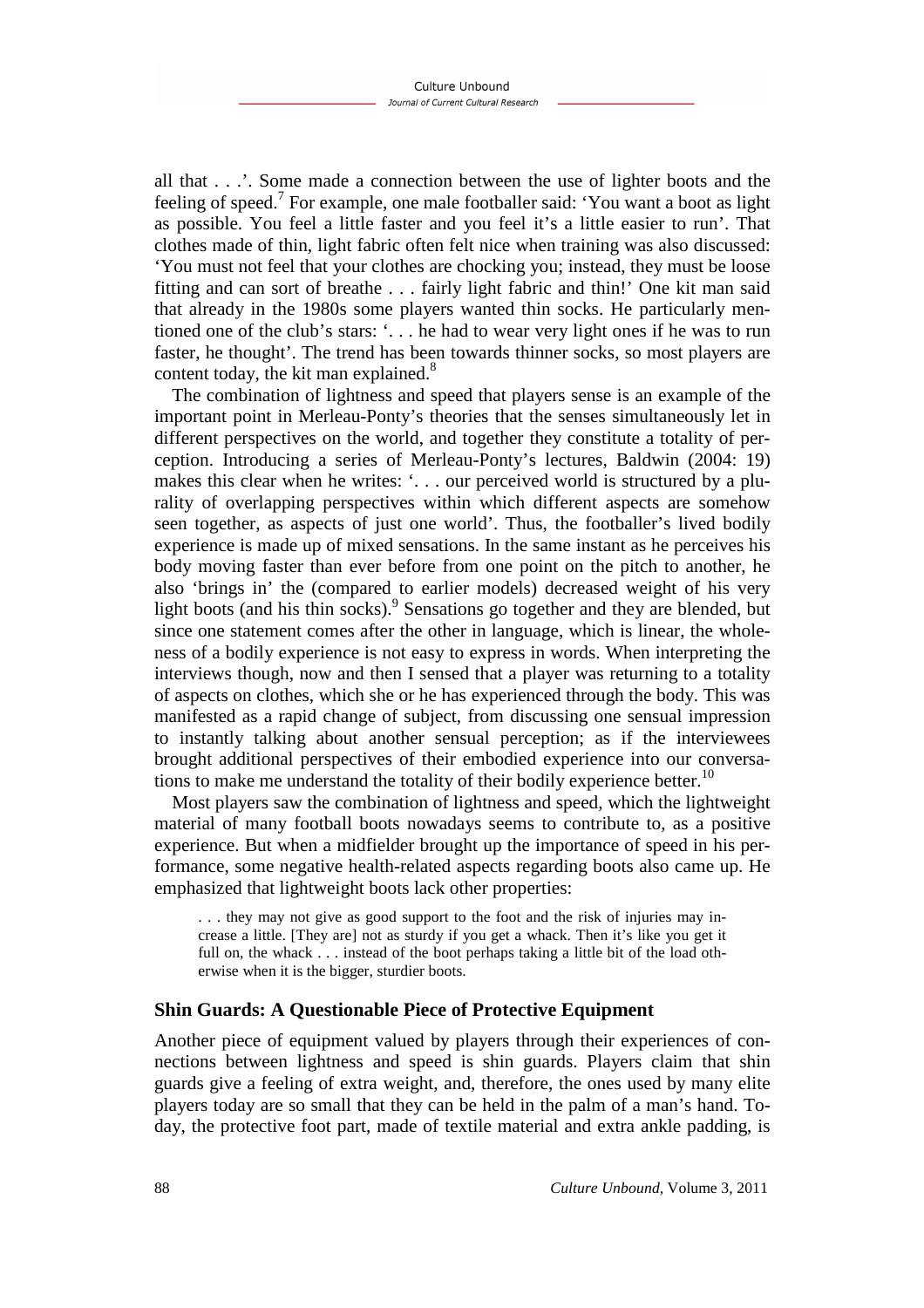fastened with Velcro so you can easily rip it off from the hard part over the shin. One purchasing manager said: 'Since it [the foot part] makes their feet a little stiffer, it's nicer to play without them. It's virtually only youth players who use them'. A player told me: 'Well, having as small shin guards as possible has become a bit of an issue because . . . some players think it's annoying, too annoying, if your shins are covered a lot. Actually, I can understand that. It *can* be annoying sometimes. So we . . . well, usually . . . I always train without shin guards'. These sentences are interesting since the content goes from general observations and other players' possible thoughts to what this player thinks himself, and then, after some hesitation, finally, also to what he actually does. During the interview, I felt he sensed my astonishment that he and his teammates didn't consider this garment's protective function more. But he certainly didn't have to reveal to me his own habit of training without shin guards. I think he did it to convince me that, from his point of view, the natural standpoint is that ways of protecting the body must not interfere with the sense of the optimal ability to perform as a footballer.

He gave further arguments why shin guards are unnecessary, but when he continued talking, there was, nevertheless, some ambivalence:

Actually, it is very seldom you get a whack on the shin. Mostly, it is on the thighs and the feet. So, it's strange really . . . but probably these shin guards are a relic from the past. But certainly they are – the shins, I mean – they can get *badly* injured easily, break your leg and things like that . . .

Most likely, a nasty injury that a player in another club recently picked up was the reason for the last sentence. Another player said that in the injured player's club, the coach decided that shin guards had to be also used when training. Such a decision can be interpreted as an example of how a club cares about the employee's health, but the interviewed player was not that positive: 'Well, but we are not thirteen, you know. Actually, we have to take responsibility ourselves'.

My impression of the calm tone used when injuries were discussed in the interviews is that taking risks and getting injured are seen as a necessary part of the game if you want to be successful. Both the demand that you shall be individually responsible for your body but also the habit of exposing your body to rough treatment and giving little consideration to health have been linked to constructions of masculinity (Whannel 2002: 68–70, 157). But hardly any difference between male and female elite players' attitudes was noticed.<sup>11</sup> 'I suppose you don't think much about protection. Instead, it's more about that it must be small. You have to be light', one female player, for instance, said about her shin guards. She continued: 'It is impractical and a little bulky. We don't see it as if they have to protect us; instead, it is more that it is a little impractical'. And what she said echoed what the male players thought. According to one male player, the habit of not thinking much about protection had to do with demands for speed made when playing at the elite level:

The higher the level of football you play . . . well, there must be no obstacles for me to be as fast as possible. And nothing annoys me as much as large shin guards, which don't feel comfortable; instead, as small as possible and as light as possible. And you must be as fast and as flexible as possible. Then you may have to cope with injuries later.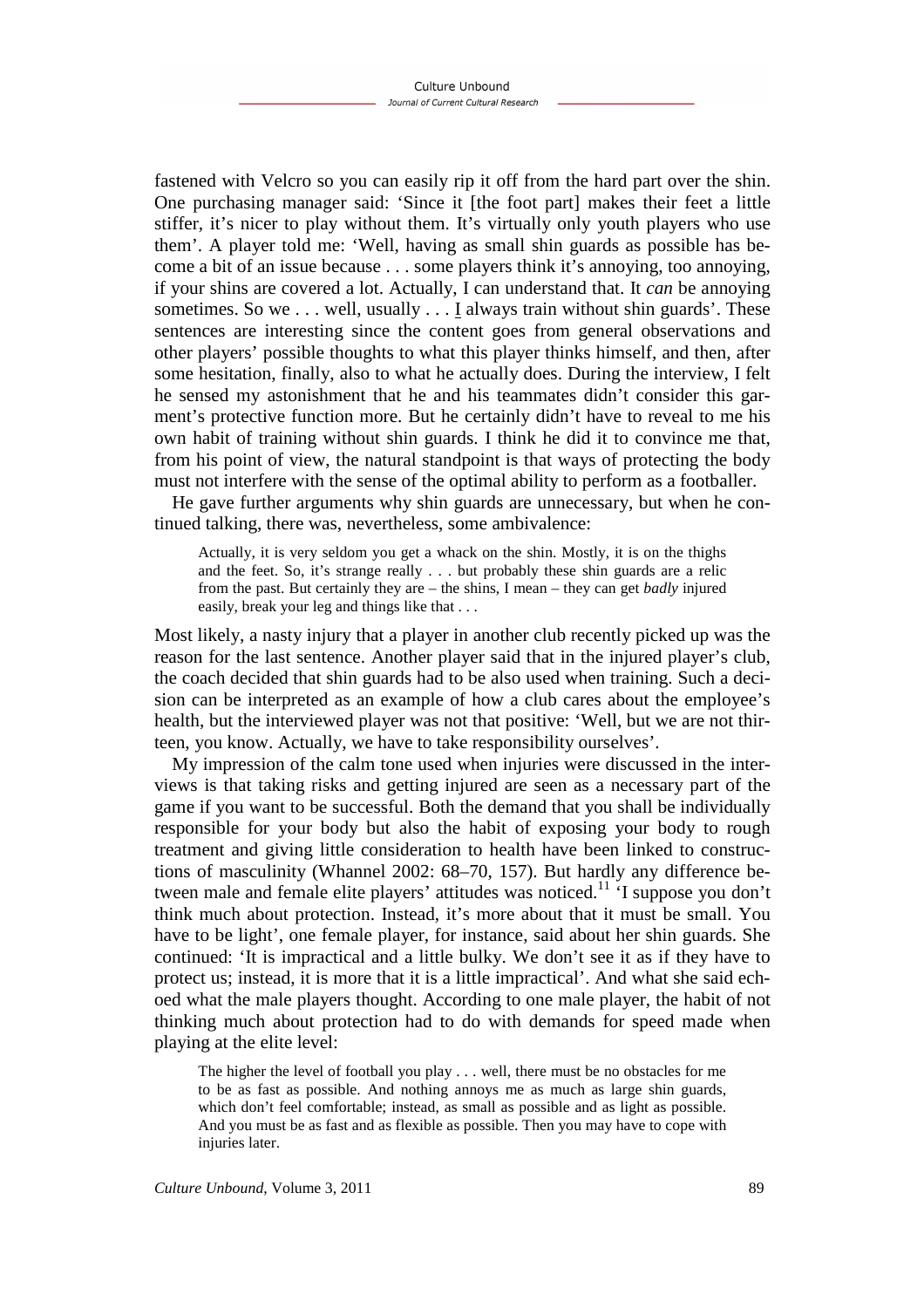Shin guards are obviously different from ordinary clothes since they are meant for protection. So I asked one player: 'But do you think of *clothes* as protection for the body when you play?' He took his time and hesitated a bit before answering:

No . . . well . . . it is . . . yes. actually. On . . . when you play on artificial turf, like in the winter, at least when you train, then you can have long underpants underneath your shorts and socks because it hurts quite a lot if you slide tackle. Then, you can really get huge burns. So then you do [think of clothes as protection] . . . well, you can get such burns. Also, wearing shorts, you get them when training indoors on those parquet floors.

Then he was asked if he ever wore long underpants during matches on artificial turf: 'No. It's strange really. You don't'. He laughed and seemed confused, maybe because he felt that I found it a bit odd that he wanted to incur injuries when he actually knew of a way to protect his body. (Even though, I, of course, didn't say that, maybe my facial expression told him so.) He concluded by saying: 'Well . . . you probably feel that you can sacrifice yourself a little more during a match. That's probably the way it is'.

#### **Warm Pants for Protection**

The garment players themselves first mentioned as protection against injuries was warm pants. In Sweden, they are called *ljumskbyxor*, which includes the name of the part of the body this garment is meant to protect (*ljumske* is the Swedish word for groin). *Ljumskbyxor* are a broad category since the term can denote both thick and thin warm pants, totally or partly made of synthetic rubber material (neoprene), and thinner polyester tights. 'I think it was in the 1990s they started wearing those', a kit man said, and he continued: 'At that time, often everyone used socalled Vulcan pants, such really thick, disgusting warm pants . . . but nowadays not many use them. Today, they've got these pants . . . some of them want these tights all the time'. When I said that sometimes it would be very warm wearing them, he answered: 'It has to be warm!' He meant that warmth protects the muscles against injuries. One player didn't mention the need to protect his muscles by keeping them warm as a reason for wearing leggings though. He said he uses them instead of ordinary underpants because they are nicer, more elastic, and simply feel better.

Vulcan pants are also still used today. Both players and others see them as a protective garment that helps prevent injuries. Wearing them can create a feeling that you are taking care of yourself; you are doing what you can to avoid injuries. They produce warmth, but none of the players said the pants give a feeling of well-being. On the contrary, the thick warm pants restrict movement: 'But these very thick underpants, in them you feel a little inhibited. It is rather hard to move in them and so on. So I don't use them much. But there are those who do', one player said. Another man always used warm pants for training, but never during a match:

I take them off because you become a little lighter when you don't wear those thicker pants. They are a little heavier . . . hardly noticeable, but, to some extent, it is psy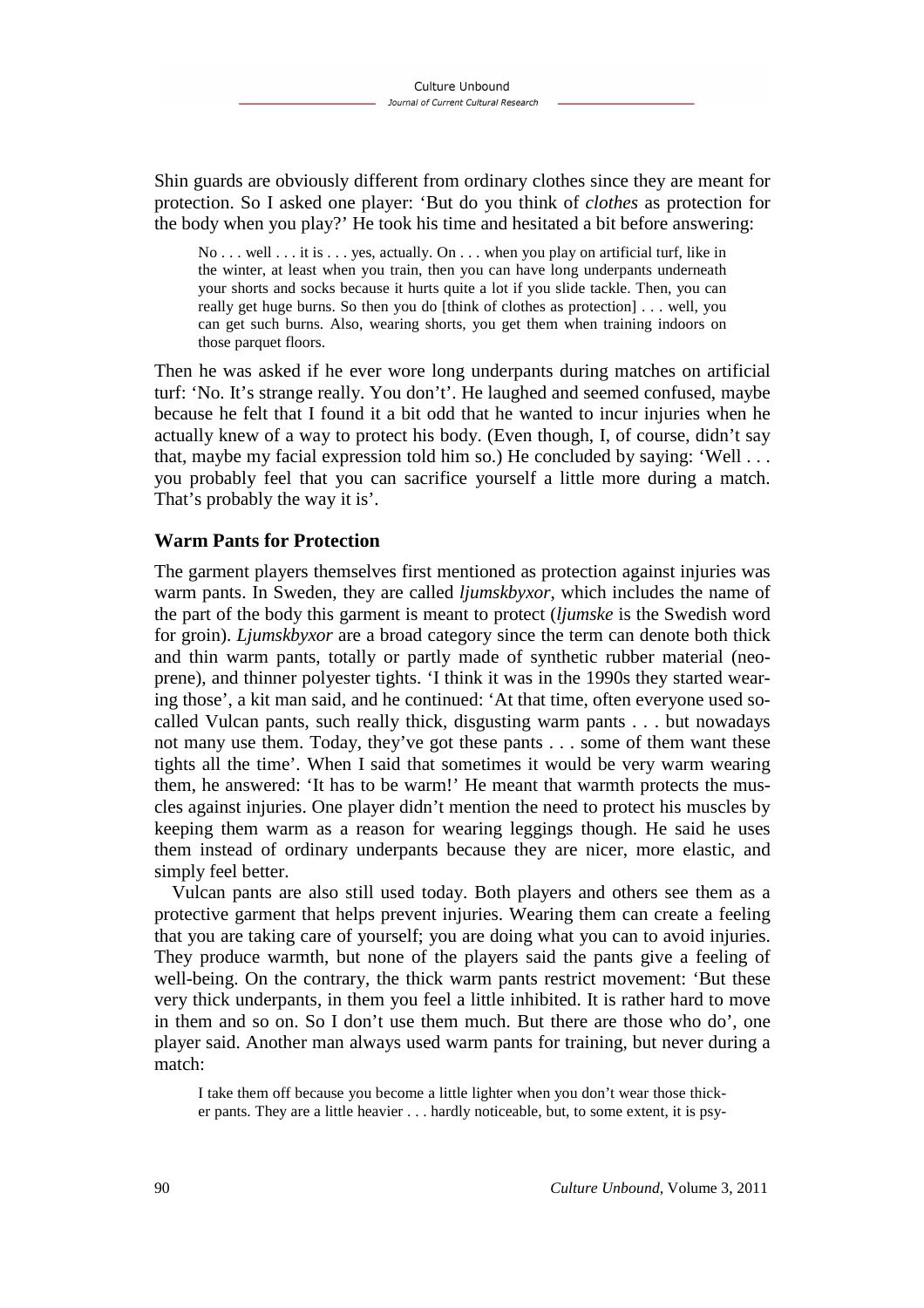chological. You take them off for a match and feel a little lighter because you don't wear that much.

This is another example of a player who is ready to sacrifice more during matches, and, at the same time, his statement is proof that the sense of lightness must be there if he is to feel that his capacity is at the maximum level.

#### **Dressed to Keep Warm**

Talking about the need to protect the body against the cold to prevent injuries draws on the biomedical view of health. But when players mention that you must dress warmly for your own well-being, it is, rather, connected to health in a broad sense. And, actually, players talked more about protecting themselves against the cold in order to feel good rather than to avoid injuries. A noticeable change of materials came during the 1990s. A female player, when asked about functional changes to football clothes, said the following about match jerseys:

You sweat a lot and they absorb it so you don't get that wet and cold. That has become better, it really has. . . . They breathe in another way and it is somehow another material, so you notice a difference, yes, you do.

Clothes soaked with sweat were highlighted as a greater problem in cold weather than in warm.

That Swedish elite players, above all, think about protection against the cold is, however, not surprising. Cold, rain, ice, and snow are weather conditions that even players in the south of the country mention. A male player had been testing special underwear also used by hockey players. It was a long, tight-fitting, sweatabsorbing turtleneck jersey. He described the fabric as equivalent to 'wetsuit material' and stated that he certainly didn't feel chilly in it:

In the winter, when you get sweaty and it [the ordinary thermal top] gets soaking wet, then actually you get very cold. If you were to stand still for a little while, well, you would become kind of cold. As long as you are moving, there's no harm. But that jersey actually made you feel dry, and your skin was dry all the time. And I suppose that's really the purpose with . . . well, with clothes, that you will feel as dry as possible.

#### **Cold Feet with Blue Nails**

The thought that you must protect yourself against the cold apparently does not apply to the feet. Instead, players' choice of boots seems to be determined by the idea that the sock and the boot must be thin layers, with as little space in between them as possible so that the foot can easily interpret the tacit knowledge, conveyed by the tactile sense, when the foot meets the ball. It seems they see the foot, just like Merleau-Ponty might have seen it, as part of the sensing and knowing body. Thus, the boots are very tight: 'Because of the feeling, they want boots that are virtually too small. So, if you see a football player, he always has blue nails!' a kit man said, and laughed a little, as if he knew it was an exaggeration, even though there was also some truth to it.

A twenty-nine-year-old male player explained that when he was young, he always wore very tight boots, but now, a bit older, he had changed his habit: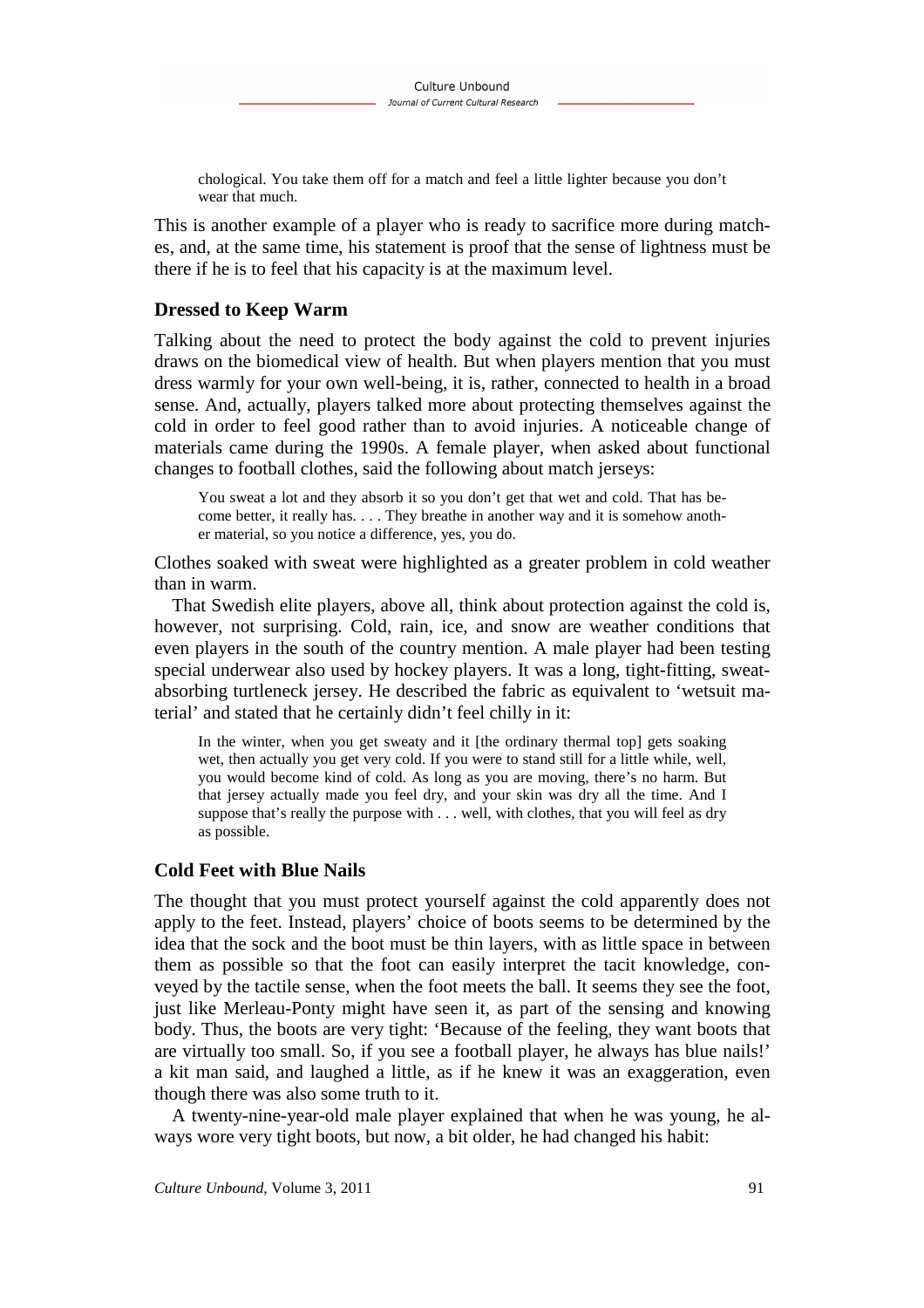Well now, I use one size larger so that some more air can perhaps get in and it becomes a little warmer. Because if you have very tight boots, then you often get ingrown toe nails, and especially in the winter it gets extremely cold.

This shows that experience can be important for players' decisions about how to dress for training and matches. As a child, you often in accordance with the dress code within youth football have to fully protect yourself by, for instance, using big shin guards. When you become a junior player, the willingness to dare to take any risks seems to increase. After some years at the elite level as a wellestablished professional player, knowing that you 'are someone' in the Swedish world of football, the players interviewed seem more anxious to take care of themselves, to 'still be going strong', but also more anxious about their wellbeing, about feeling good. And maybe years of practise can train the ability of the foot to interpret the meeting with the ball, so you can experience the same feeling even though the shoe is a little bigger?

# **Being 'Me' in the Right Size – Clothes Seen from a Broad Perspective of Health**

#### **Absent Clothes for an Absent Body**

The difference between heavy warm pants and lighter underwear during matches was felt by some and when asked about the importance of colour, a few mentioned that the colour of their teammates' socks could be helpful when they were surrounded by opponents and needed to pass the ball without looking up. But, otherwise, most of the players didn't say anything about experiences of clothes related to their performances during matches. An explanation for this can be that it has to do with the disappearance of our body from awareness, which occurs now and then in everyday life. This is an important aspect of embodiment elaborated by Leder, working in the phenomenological tradition of Merleau-Ponty (Leder 1990). That the body 'disappears from awareness' means that it ceases to be an object that awareness is directed towards, and, instead, it is used to 'bring in the world' (Toadvine & Lawlor 2007: 86). It functions as the perceiving subject and a tool for action-oriented existence – a function of being-in-the-world (Csordas 1994: 12). It is open to the world so impressions from the senses flow through it and changing sensations are balanced by body movements, even though people do not think (cognitively) about what they are doing (cf. Polanyi 1983).

From what was said in the interviews, it seems that football is at its best when every player's own body has disappeared as an object from his or her awareness. Then, instead, perception can be directed at all the movements and events on the pitch. And because clothes are so closely connected to the body – since textile fabrics touch the skin – clothes that are not obtrusive in any way are a material condition that must exist to make 'the disappearance of the body' possible. Your clothes have to be so comfortable that they do not remind you of your body.

The early 'backstage' work when players tried on that season's kit later made them confident in their clothes. For example, a female player said: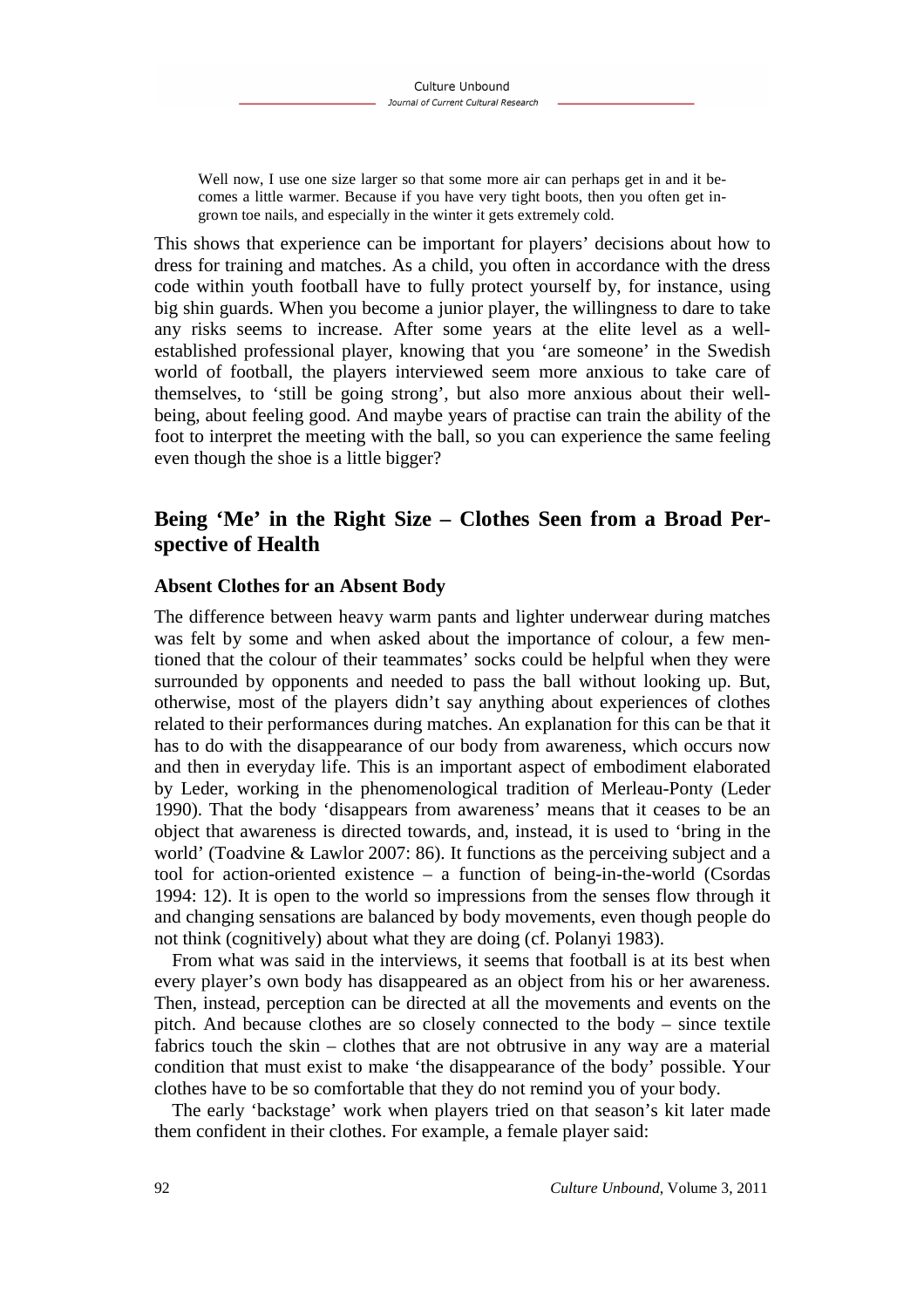So on match day, when you dress, you do your routine, taking your clothes . . . you have your exact size, you know what you will be wearing for training or matches. And, at that time, you will not be focusing on that. Then we just know it is perfect, everything is the way it ought to be, and we have what we want. So when you start the game, you really do not focus on that.

A male player said the same: 'You try everything on, you are comfortable in it and so you order it. So you know what you get. . . . It has never been an obstacle for me, nothing too tight and nothing else'. But when we continued talking, new aspects of clothes occurred when he seemed to stop thinking of material garments as physically stopping him from doing different movements, and, instead, expanded the meaning of the concept of comfort so it, rather, denoted the immaterial psychological state of well-being that clothes can contribute to. Then he discussed comfort as something that had to do with subjectivity:

I think it is important that you are comfortable in what you wear and that you feel, well somehow, this is *me*. I really wouldn't want to wear a very baggy match jersey. . . . That might restrict my performance because I don't feel comfortable and I don't like what I am wearing.

Design researcher Judy Attfield (2000: 121) writes: 'Clothing and textiles have a particular intimate quality because they lie next to the skin and inhabit spaces of private life helping to negotiate the inner self with the outside world'. This player gives an example of that negotiation. To make it possible for him to accomplish top performances, a feeling of 'being me' must also be realized when he starts the game and enters the (discursive) position of 'being a football player'. In this negotiation between (outer) materiality and (inner) feelings, the size of the clothes is very important. He probably could move well in a baggy jersey; the garment would hardly be a material obstacle to moving. But because of the interplay between material and immaterial aspects when processing his being-in-the world, he would be dissatisfied anyway with the size of a baggy jersey since he has made a habit of wearing quite figure-hugging garments a part of his subjectivity – his sense of ego.

#### **Problems with Sizes and Brands**

In May 2008, one purchasing manager said that he would soon be going to a meeting with the sports brand his club had a contract with. At this meeting, they were going to discuss clothes for the next season (which in Sweden started in the spring of 2009). Just a little while after that, before he knew which players were in the squad for next season, he had to order the clothes. Some players would be sold and others bought during the transfer windows. And those leaving and coming do not always have the same body sizes. So the importance of getting the right-size clothes was seen as a problem from this purchasing manager's point of view.

In connection with the transfers of players, problems with boots were also mentioned by some of the players and the coach interviewed. One man said: 'Well, you can say that boots are really our tools.<sup>12</sup> So they play a great role. You really have to be happy with them. And it's like the feeling is there when you hit the ball. So it's very important'. The words some players use are that they are secure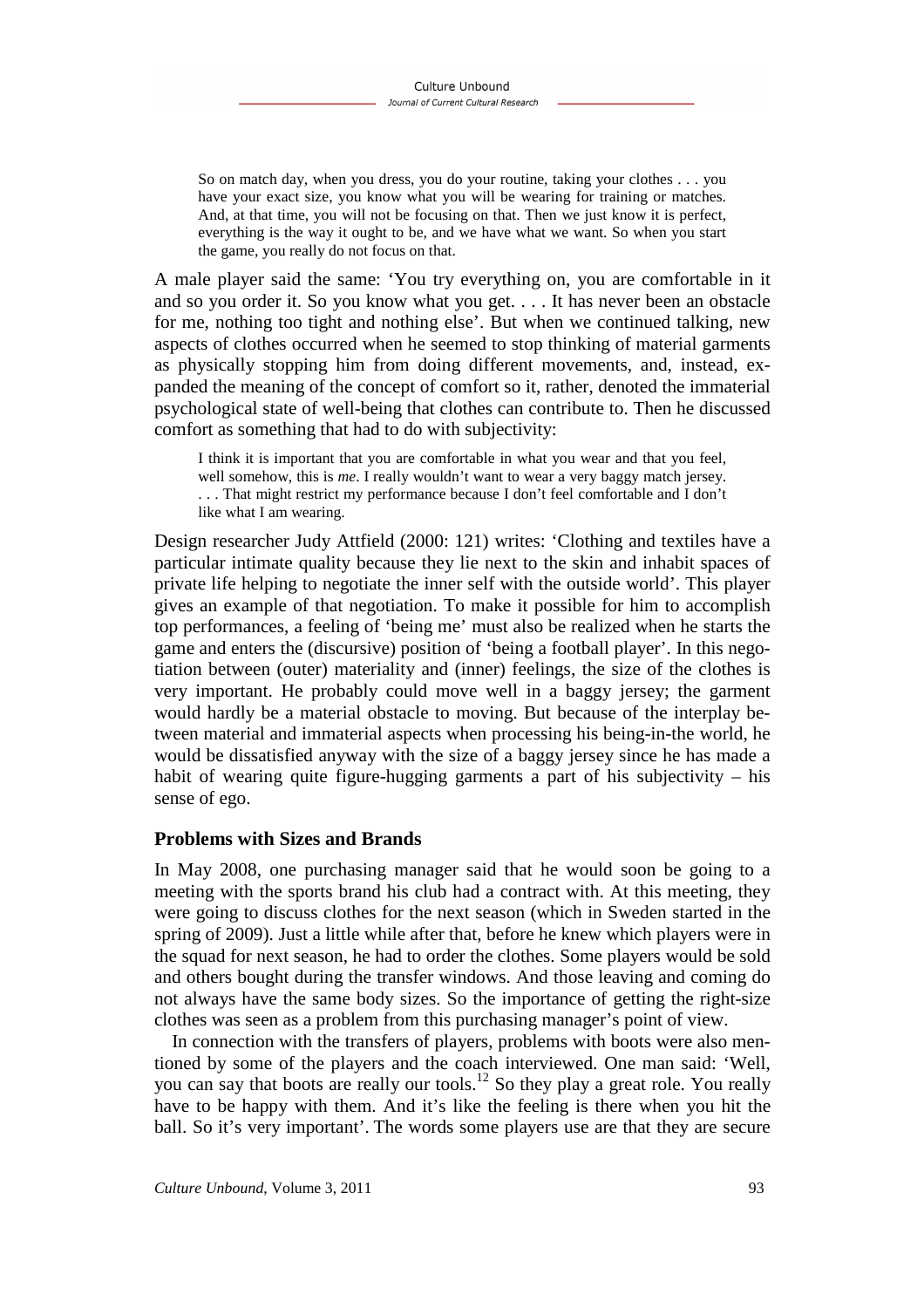or safe in their shoes, which accounts for a psychological state of well-being. Thus, suddenly being forced to play in another brand of boots than what you are used to can be experienced as a problem:

Some players like a specific brand. Then they change clubs and get a totally different brand which, for example, doesn't make boots that fit their feet. Then it's a strange situation because you have to learn to play in them. And it may sound like a luxury problem, but it isn't. Because to play well, you really have to feel good.

Only some successful players can get individual contracts with a football boot manufacturer. And if you can show that you have your own contract when you change clubs, you can continue to play in that brand of football boots. But, otherwise, you just have to accept switching to another brand. I asked if exemptions can be made:

Yes, you can probably get it if you have a doctor's note and medical reasons, etc.... But I think it's rather difficult anyway, because nowadays even every brand has a fairly good selection of different sorts of boots.

Since it leads to some players being insecure, hesitant, and frustrated, and thus to their well-being deteriorating, the demand to use boots from only the brand the club has an agreement with doesn't go very well with the spirit of the broad definition of health, which includes psychological factors. But if football clubs were to carefully consider every player's health in a broad sense by letting them choose which boots to wear, this would have economic consequences. For instance, the clothing sponsor of one women's team discussed whether it should take back some of the money because not all of the players followed the contract to the letter. Some of them played in another brand of football boots: '. . . and that may be because they don't think they are comfortable, they don't have enough models that fit us', a player explained, and added: 'Our coaches claim that our players must be able to perform. They cannot have sores on their feet'. Her statements about boots show that apparently not all medical problems which are the result of playing in boots of the brand the club has chosen lead to exemptions.

### **The Compressed Body**

Now back to clothes again: more or less aware of it, players use the categories 'body', 'space in between', and 'clothes' to comprehend the feeling of comfort. Every player seems to have a preferred experienced relation between body and football clothes, and for him or her to feel comfortable, it has to be sensed. Nowadays, however, when it comes to the design of creating functional sportswear, questions about the dissolution of boundaries between body and clothing are relevant. More and more sportswear is no longer being worn loosely, allowing the body to move in a 'natural way' underneath. Instead, sports clothes affect and shape the body and with such clothes the category 'space in between' loses its meaning.

Earlier in this article, for instance, it was mentioned that clothes function as a second skin, absorbing the sweat and thereby helping to ensure that the cold is not felt so often. Synthetic fibres created from scratch are used to make such close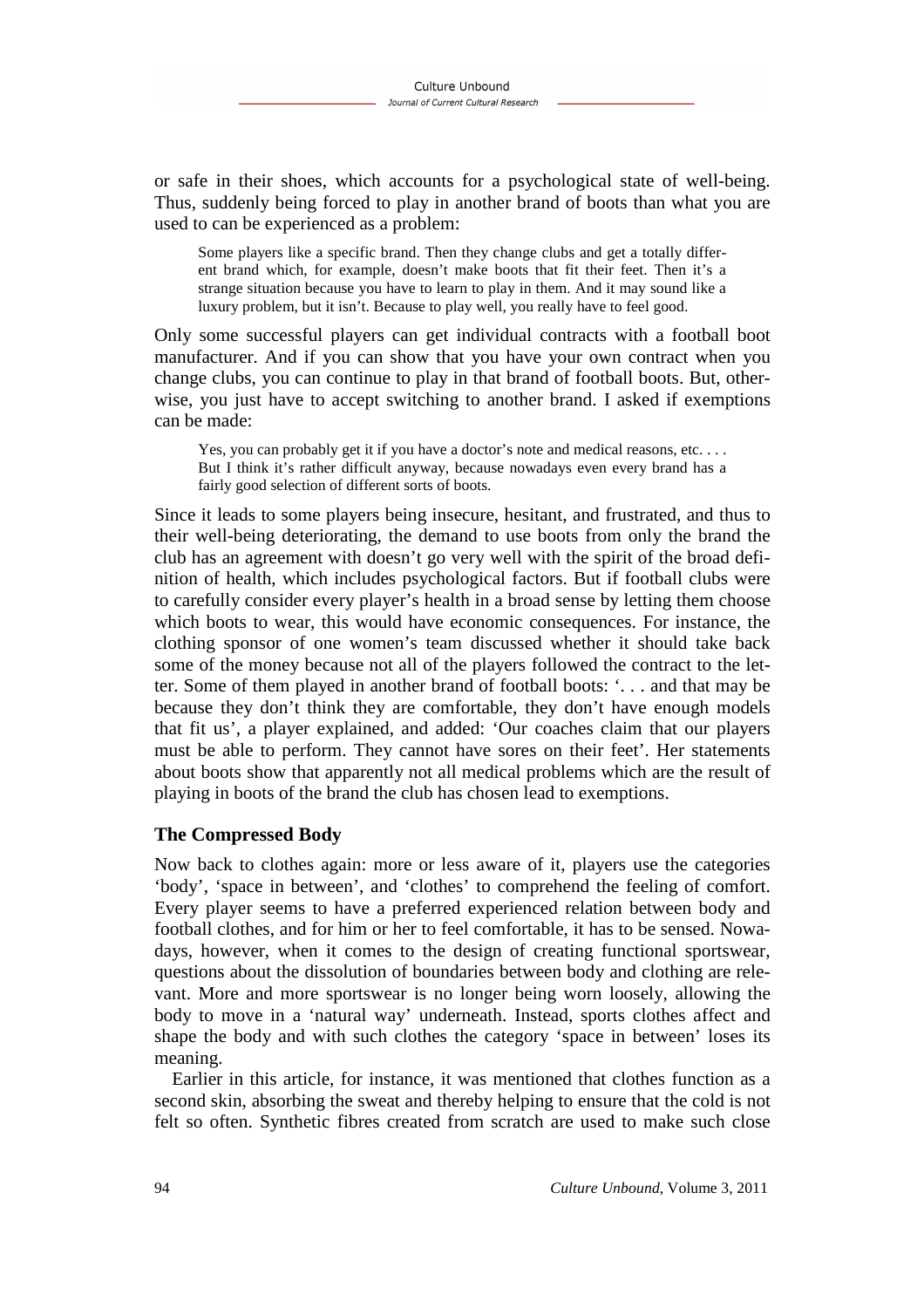connections between body and clothes possible. According to the anthropologist Kaori O'Connor (2005: 46), making these fibres is not 'culture being laid on the surface of nature' as when textiles are made from natural fibres, like cotton or wool. Instead, culture and nature are intertwined at the more fundamental level, where certain characteristics are built into the fibre.

Being able to feel lightweight and sufficiently warm is apparently valued positively by players today. But textile technology for football clothes also goes further than just creating a second absorbing skin that lets sweat through to the surface of the fabric. Some textiles nowadays even affect the internal biological functions of the body. According to the Adidas advertising campaign launched in September 2008, using football players as models, its version of so-called compression underwear, Adidas Techfit TM, speeds up the process by which energy is created in the muscles by compressing muscles and tissues and thereby making the blood flow faster. This is said to prevent muscle injuries and also improve footballers' performances, especially their speed. The other major sports brands, like Puma, Nike, and Craft, have their own forms of compression underwear too.

A footballer dressed in compression underwear is, of course, nothing like the picture of the Cyborg – the man-machine hybrid – as portrayed in Puma's marketing campaign for football boots in conjunction with the 2008 European Championship, where Fredrik Ljungberg's upper body was joined with artificial legs looking like the robots from the Star Wars film. But actually these compression garments are a real example of clothing technology that creates a humantechnology symbiosis which wouldn't have existed if there were only natural fibres available. They are also an indication of the trend that medical health today is often created through connections between the human body and artefacts. But while the popular culture Cyborg is driven by technological mechanisms and programmed to be a sharpshooting, effective, and insensible creature, footballers in their clothes are still 'taking in' events around them through their sensing and knowing bodies. And even if Adidas ads tell us that objective measurements show that they increase the player's speed, it seems that the very tight compression clothes don't create the feeling of air touching the skin, which some players associate with the desired sense of lightness and thereby with the perception of rapid movement.

When one player was asked what compression underwear felt like, he said: 'First of all, it is very tight, it really fits like a snakeskin!' The snakeskin is an outer layer that sometimes when you see a sloughed skin laying in the road can be understood as separate, but usually belongs to the body. So, in all its ambiguity, it seems to be an excellent metaphor for very tight clothes that influence the body's internal processes! This player said that at his club a majority used this type of underwear. A kit man at another club said that initially players were a little dubious, then they tried wearing it for matches and now four or five on his team used compression underwear regularly. This was in May 2008, in a squad of about twenty players. So this kind of underwear was only recently being used in Swedish top level football clubs in 2008.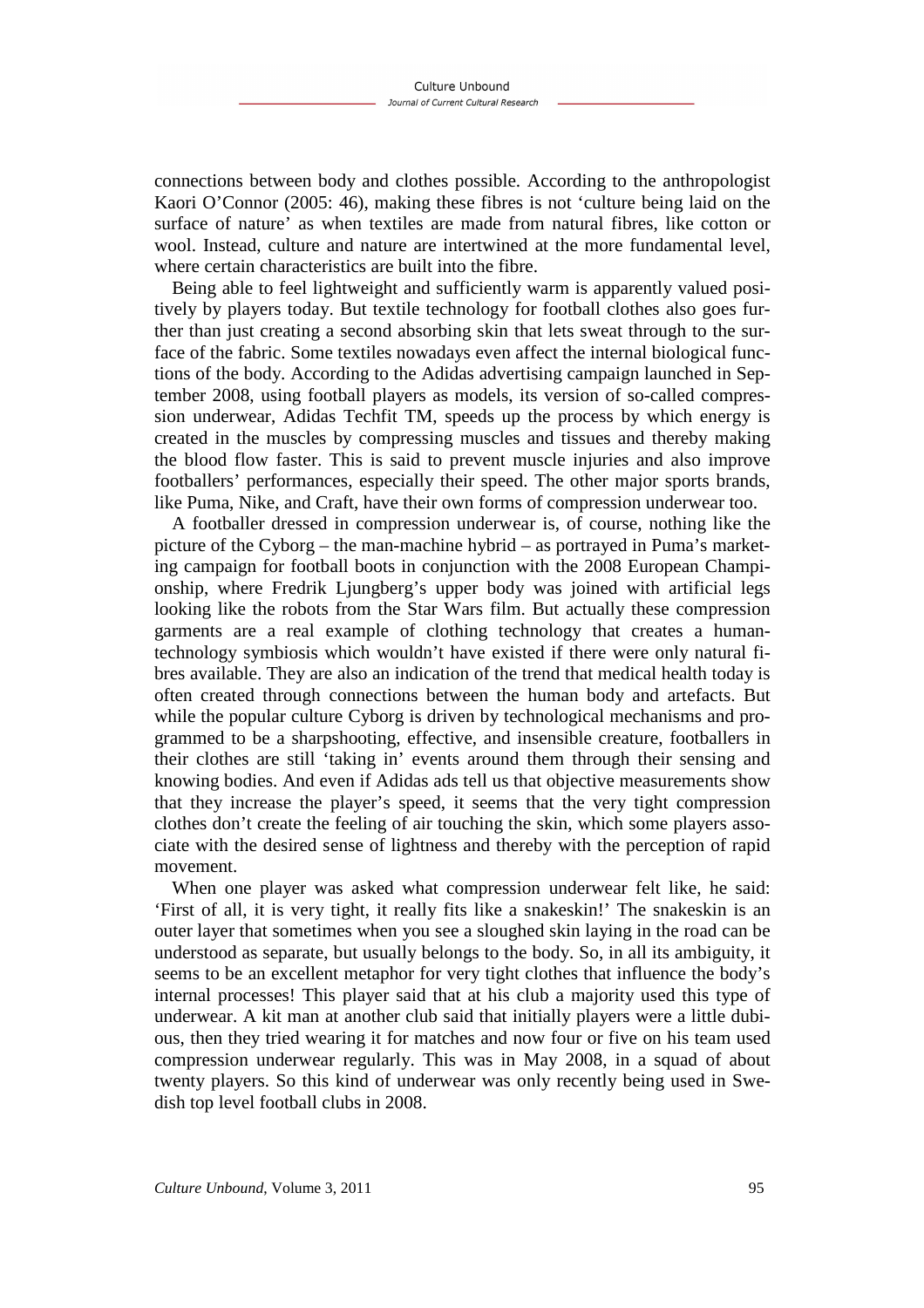One player at the same club kept an open mind to accepting the new underwear, but his first impression of it was not positive and it was not totally clear to him what it was supposed to be good for: 'There are now some new jerseys which are very tight. And I don't know if they are designed to pull up your chest so you can breathe better in some way'. He explained that the brand of jersey used at his club pulled the shoulders back so that you had a straighter back and chest. He also confirmed what the kit man had said by adding that he didn't think many players used them. He was asked how it felt to wear these jerseys and he stated:

Well, they are *very* tight. It almost feels like you get a little confined in it. I don't like it when it's too tight during matches, etc. . . . It is probably to do with the fact that when I feel terribly confined I almost feel a little panicky.

For this player at least, dressing in compression underwear – however medically healthy – cannot be seen as a situated bodily practice contributing to health in a broad sense, which includes psychological well-being, since wearing it creates a sense of discomfort. But when asked if he wouldn't use it a lot then, his answer revealed an interesting ambivalence between the negative sense of the garment's materiality and a positive attitude towards new training clothes: 'I don't know. I think it's a little bit of a habit too. If you wear it for a while, then maybe you will start to like it. But instinctively it was not nice'.

# **Brief Concluding Remarks**

The anthropologist Thomas Csordas underlines that we live in a historical moment when 'we are undergoing fundamental changes in how our bodies are organized and experienced' (Martin 1992, cited in Csordas 1994: 1). The borders of the human body are questioned by plastic surgery and the manufacture of artificial body parts and organs (Wilson 1995). But also feeling new injury-preventing and speed-increasing compression underwear against your body can be seen as a tangible example of these changes. Interpreted by post-human theories, these clothes could, first of all, be discussed as items taking part in dissolving 'the human' since they blur the borders between technology and 'human nature'. But the interviews in this project show that new textile technology is experienced by players based on the feeling of being a human subject striving for bodily and psychological well-being. Therefore, I hope that the phenomenology of the body – Merleau-Ponty's theories – will be used for further studies of the experiences of technological changes, including future development of clothing (cf. Allen-Collinson 2009).

The textile technology 'revolution' goes on (Farren & Hutchinson 2004; Quinn 2002; Shishoo 2005). So maybe those hoping for a long career as a professional football player today will have to remain receptive to the continuous changes to whatever sensations and feelings new body-altering, performance-enhancing textile technology may bring about in the near future, just like the pragmatic player interviewed who thought he would get used to the clothes. But there's also the possibility that manufacturers of football clothes will take players' experiences of clothes and their perceptions of relations between body and clothes as starting points for products that, to a greater extent, combine health-related medical alter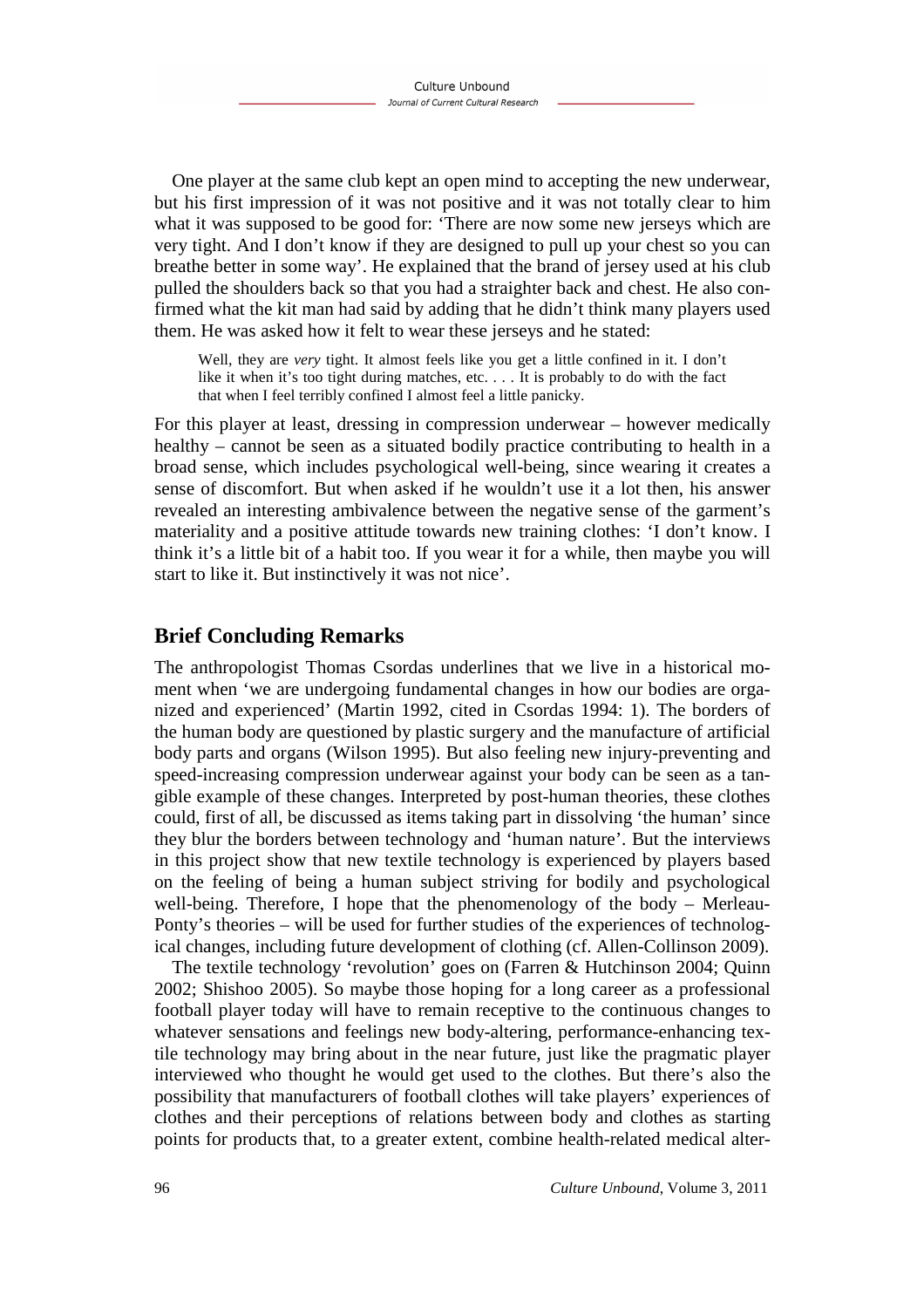natives, like functions that prevent or protect against injuries, with features, like lightness, thinness, and airiness, which means well-being for players. Wearing such clothes, players would probably individually decide to protect themselves even if their clubs didn't regulate what they wear. That would strengthen the connections between football clothes and health in the broad sense, including medical, social, and psychological factors.

**Viveka Berggren Torell**, Ph.D. in Ethnology, is working on a project about football and clothing at the Department of Food and Nutrition, and Sport Science at the University of Gothenburg. She also works at the Swedish School of Textiles at the University of Borås, where textile craft and contemporary children's clothes are research subjects in two different projects. Previously, she has studied discourses on children's clothing in twentieth-century Sweden. E-mail: viveka.berggren\_torell@hb.se

#### **Notes**

- 1 In the interviews, travel tracksuits worn when going to an away game by bus are also mentioned as a means of creating team togetherness. One male player said regarding the reason for having travel tracksuits: 'Everyone must wear the same clothes. Look like a team!'
- $\overline{2}$  To avoid confusion, it must be said from the start that football in Sweden is called soccer in American English.
- 3 When Craik discusses body techniques, she draws on Mauss, who uses the term 'techniques of the body' (Mauss 2006: 77–96).
- 4 Different experiences that were actually discussed during the interviews and can be interpreted as related to gender will be dealt with in another article. A draft of a text regarding constructions of femininity related to football clothes was a distributed paper in the Research Committee on Sociology of Sport (RC 27) at the XVII ISA World Congress of Sociology in July 2010, held in Gothenburg.
- 5 Anorexic supermodels are, of course, a remarkable exception to this.
- 6 According to the World Health Organization definition from 1948.
- 7 This seems to be a perspective that the sports brand Adidas has picked up on in its advertising in 2011, where the football boot F50 Adizero is shown together with the text 'all light, all fast'.
- 8 Three of the interviewed female players were not happy with the socks though. They especially complained that they were not elastic enough and that the feet were too big. One male player had had problems with his shoes rubbing. The rapid turns he performed repeatedly during a game gave him blisters on the bottom of his feet. To avoid this, he used both an orthopaedic sole, which stabilised the position of the foot in the shoe, and special socks. 'Running socks' suited his needs better than ordinary football socks since they had two layers of fabric that move towards each other, and the movement between the foot and the sock caused no friction. He cut the feet off of his football socks and wore his special socks underneath. Most of his special sock was hidden in the shoe, and he fastened the tops of the rib-knit football socks with tape to make it look as if he had the same socks as all the other players.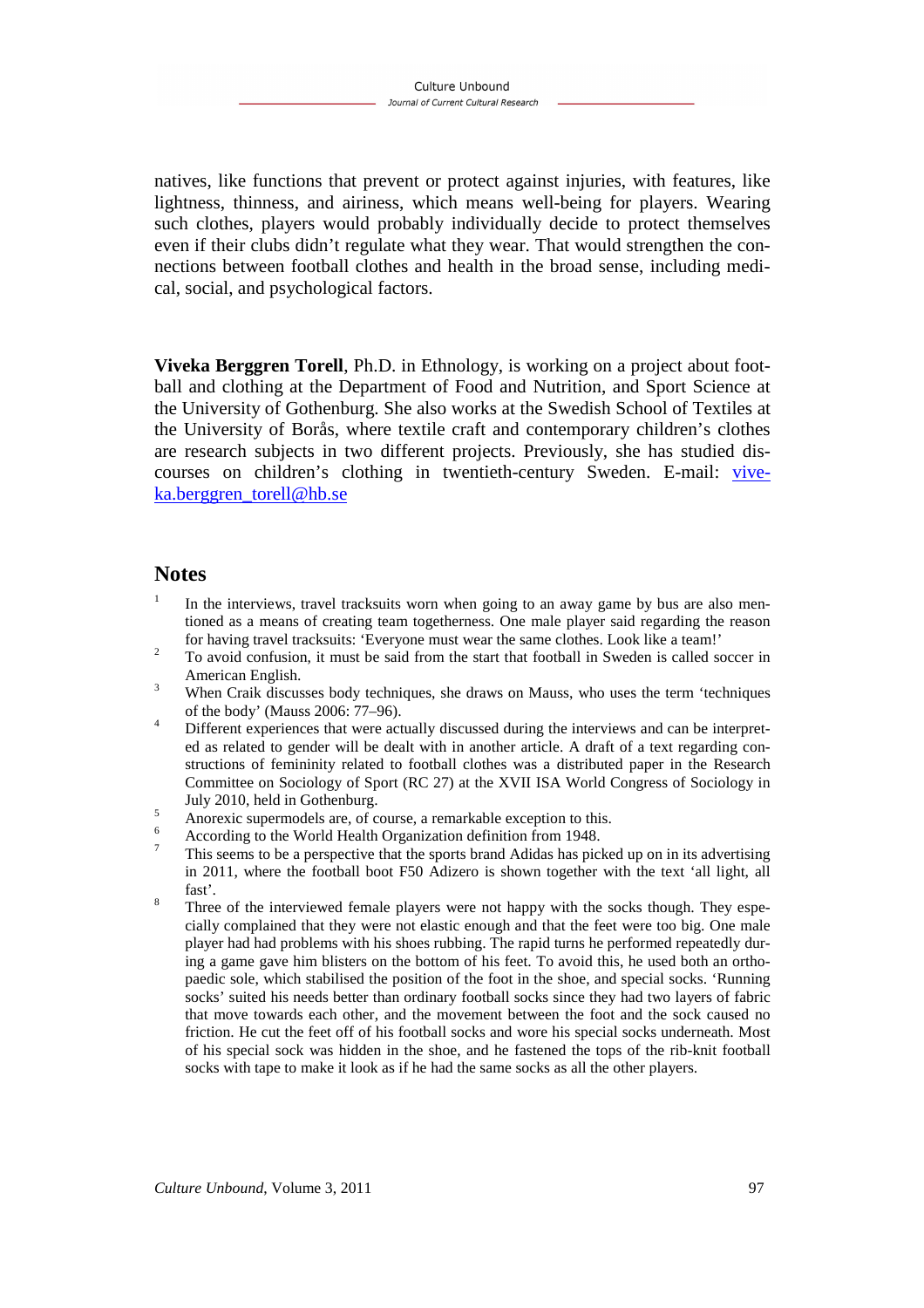- $\overline{9}$  It could just as well be a she. What is written here is valid for both men and women. But the person quoted is a man. Therefore, I have written 'he' and 'his'.
- <sup>10</sup> Another example of such a blending of sensations was given by one player who very quickly went from talking about smell to weight. When speaking about his T-shirt, soaked with sweat, he said it was both nasty smelling and heavier than a dry one.
- <sup>11</sup> Opinions, however, were not expressed in the interviews with the female players about whether it is good or bad if the use of shin guards during training is regulated by the club.
- <sup>12</sup> Someone else, instead, claims that legs and feet are the tools of a football player.

### **References**

- Andrew, Susan (1998): 'Introduction', Susan Andrew (ed.): *Winning: The Design of Sports,* London: Laurence King Publishing.
- Attfield, Judy (2000): *Wild Things: The Material Culture of Everyday Life,* Oxford: Berg.
- Baldwin, Thomas (2004): 'Introduction', Maurice Merleau-Ponty: *The World of Perception*, trans*.*  Oliver Davis, London: Routledge.
- Bensman, Joseph & Lilienfeld, Robert (1973): *Craft and Consciousness: Occupational Technique and the Development of World Image*s, New York: John Wiley & Sons.
- Breward, Christopher (1998): 'Cultures, Identities, Histories: Fashioning a Cultural Approach to Dress', *Fashion Theory,* 2:4, 301–313.
- Burgoyne, Patrick (1998): 'The Image Is Everything', Susan Andrew (ed.): *Winning: The Design of Sports,* London: Laurence King Publishing.
- Busch, Akiko (ed.) (1998): *Design for Sport,* London: Thames and Hudson.
- Craik, Jennifer (2005*a*): *Uniforms Exposed: From Conformity to Transgression,* Oxford: Berg.
- –––– (2005*b*): 'Formandet av australiska kroppar och en nationell kultur', Bo G. Nilsson (ed.): *Påklädd, uppklädd, avklädd: Om kläder, kropp och identitet,* Stockholm: Nordstedt Akademiska förlag.
- Csordas, Thomas (ed.) (1994): *Embodiment and Experience: The Existential Ground of Culture and Self,* Cambridge: Cambridge University Press.
- Delaney, J. Scott et al. (2008): 'The Effect of Protective Headgear on Head Injuries and Concussions in Adolescent Football (Soccer) Players', *British Journal of Sports Medicine,* 42:2, 110– 115.
- Engelsrud, Gunn (2006): *Hva er kropp,* Oslo: Universitetsforlaget.
- Entwistle, Joanne (2000): *The Fashioned Body: Fashion, Dress and Modern Social Theory,* Cambridge: Polity Press.
- Farren, Anne & Hutchinson, Andrew (2004): 'Cyborgs, New Technology, and the Body: The
- Changing Nature of Garments', *Fashion Theory*, 8:4, 461–475.
- Featherstone, Mike (1994): *Kultur, kropp och konsumtion,* trans. Fredrik Miegel and Thomas Johansson, Stockholm: Symposion.
- Fransisco, Anthony C. et al. (2000): 'Comparison of Soccer Shin Guards in Preventing Tibia Fracture', *American Journal of Sports Medicine*, 28:2, 227–233.
- Hammersley, Martyn & Atkinson, Paul (1989): *Ethnography Principles in Practice,* London: Routledge.
- Kvale, Steinar & Brinkmann, Svend (2009): *InterViews: Learning the Craft of Qualitative Research Interviewing*, Los Angeles: Sage.
- Leder, Drew (1990): *The Absent Body,* Chicago: University of Chicago Press.
- Martin, Emily (1992): 'The End of the Body?' *American Ethnologist,* 19:1, 121–140.
- Mauss, Marcel (2006): *Techniques, Technology, and Civilisation,* New York: Durkheim Press.